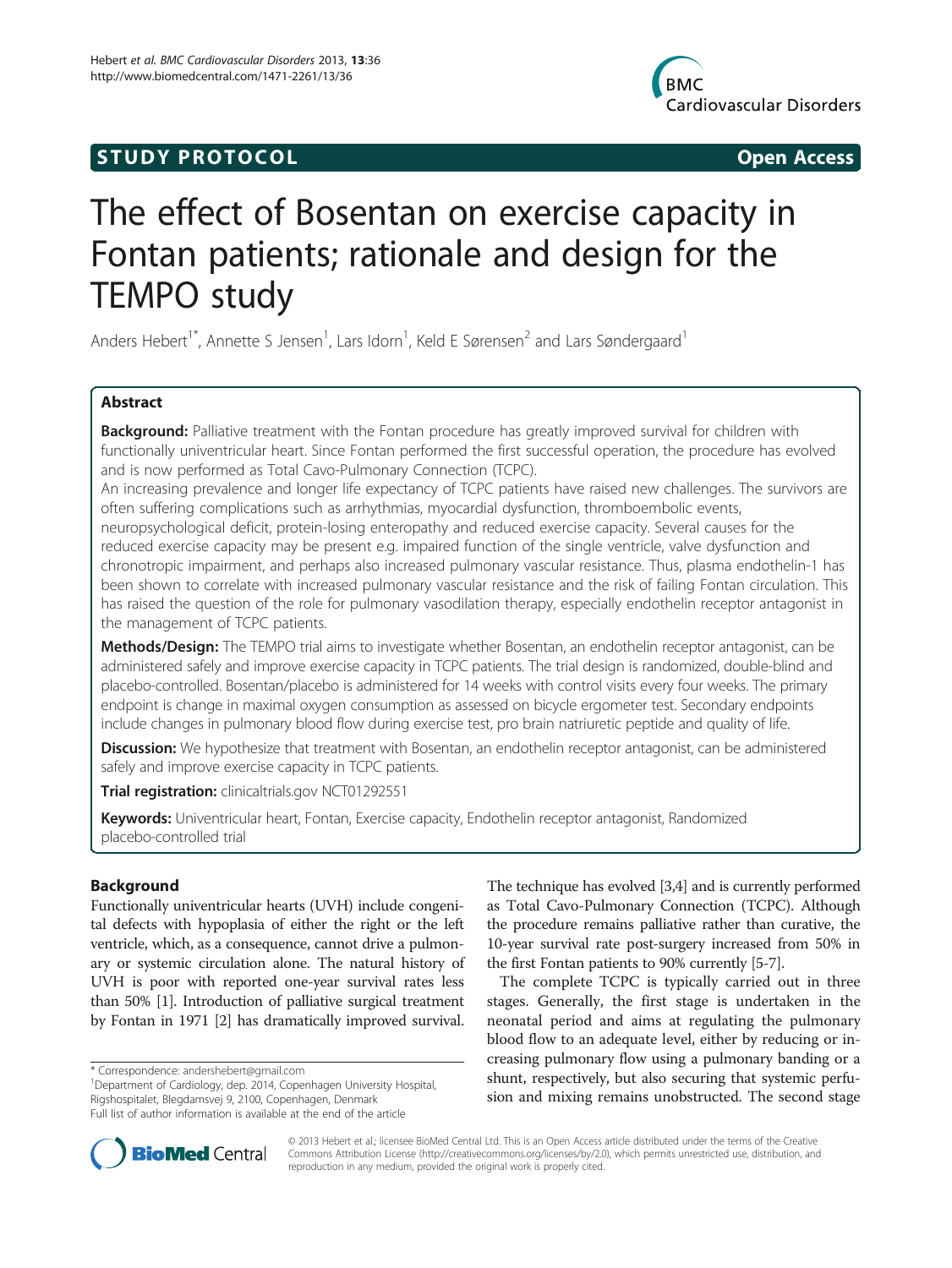is the bidirectional Glenn procedure, where the superior vena cava is anastomosed to the pulmonary artery. In the third stage, the TCPC circulation is established by diverting the inferior vena cava to the pulmonary artery, thus allowing almost complete systemic venous bypass of the heart. The second and third stages are usually performed between six months and three years of age.

The prevalence of TCPC patients has steadily increased over the past decades. A recent Danish populationbased study found 43 surviving UVH patients per million inhabitants, 37 of whom were palliated with Fontan/TCPC [[8\]](#page-5-0). Despite improved survival, TCPC is still associated with high morbidity. Myocardial dysfunction, arrhythmias, thromboembolic events, neuropsychological deficits, protein-losing enteropathy, and reduced exercise capacity are among the most commonly reported long-term complications [[9-](#page-5-0)[12\]](#page-6-0).

In the TCPC, pulmonary flow is driven without support from a sub-pulmonary ventricle. Thus, even a slight increase in pulmonary vascular resistance (PVR) may compromise the pulmonary circulation which in turn may result in decreased preload of the ventricle, limiting cardiac output (CO) and exercise tolerance [[13,14\]](#page-6-0). An increased pulmonary blood flow prior the Glenn anastomosis may contribute the elevated PVR in some patients. Furthermore, the non-pulsatile pulmonary blood-flow following the TCPC procedure may also increase PVR through remodeling, as shown in an animal model [\[15](#page-6-0)]. This is supported by the fact that raised levels of the potent vasoconstrictor endothelin-1 correlate with increased PVR and failure of the Fontan circulation [[11,16\]](#page-6-0). Furthermore, endothelin-1 is elevated in many UVH patients before surgical palliation [\[17](#page-6-0)]. This raises the question whether pulmonary vasodilators may have a role in the treatment of this patient group.

Endothelin receptor antagonists (ERA) not only have an immediate vasodilating effect on the pulmonary vasculature, but also a long term effect in its inhibition of the structural remodeling of the pulmonary microcirculation, thus theoretically improving exercise capacity in patients with TCPC circulation. Accordingly, small studies have shown that oral treatment with pulmonary vasodilators, including ERAs improves hemodynamics and exercise capacity after TCPC operation [[18-21](#page-6-0)].

The TEMPO trial is a randomized, placebo-controlled and double-blinded study. The aim is to investigate whether Bosentan, an ERA, can improve exercise capacity and is safe to administer to TCPC patients.

## Methods/Design

## Participants

The participants are recruited among all registered TCPC patients over 12 years of age from the four participating tertiary centers; two Danish centers; Copenhagen University Hospital, Rigshospitalet and Aarhus University Hospital, Skejby and two Swedish centers; Karolinska Institutet in Stockholm and Lund University Hospital. Subjects who fulfill the inclusion criteria and do not meet any exclusion criteria (Table 1) are contacted, aiming for 78 participants. All participants receive written and oral information in their own language, and sign an informed consent form before enrollment.

Demographic and diagnostic data as well as blood samples are recorded at baseline (Table [2\)](#page-2-0).

## Endpoints

Endpoints are given in Table [3.](#page-2-0) Maximal oxygen consumption (peakVO<sub>2</sub>), pulmonary blood flow, oxygen consumption at anaerobic threshold  $(VO<sub>2</sub> [AT])$  and maximal work load are all calculated from results of a bicycle ergometer test, performed at Institute of Sports Medicine Copenhagen, as described below. Blood samples and SF36 quality of life questionnaire are obtained at the baseline and endpoint visits. NYHA class is determined before the bicycle test. Fecal samples for  $\alpha$ -1 antitrypsin are collected by the participant at home and subsequently sent in a provided envelope for analysis. It is optional for participants to partake in this endpoint.

## Bicycle ergometer test

The primary endpoint is improvement in peakVO<sub>2</sub> (ml/ min and ml/min/kg body weight) obtained during a bicycle ergometer test. All tests are performed on the same equipment (Monark Ergomedic 839E, Monark Exercise AB,

## Table 1 In-/exclusion criteria

## Inclusion criteria

- Fontan/TCPC operated
- Expected clinical stability > 3 months, evaluated by investigator from clinical record

## Exclusion criteria

- Age  $<$  12 years
- Severe heart failure (NYHA-class IV)
- Oxygen saturation < 85% at rest
- Pre-existing liver condition (transaminases 2x > upper reference limit)
- Renal failure (creatinin > 150 mmol/l)
- Restrictive Fontan circuit
- History of work induced severe arrhythmia
- Systolic blood pressure below 80% of reference (< 88 mmHg)
- Use of any of following drugs: Fluconazole, Ketoconazole, CyclosporineA, Lopinavir, Ritonavir, Rifampicin, Carbamazepine and Phenytoin
- Severe extra-cardiac condition e.g. neurological impairment
- For women: Positive HCG or no use of contraception\*
- History of low compliance

TCPC: Total Cavo-Pulmonary Connection, NYHA: New York Heart Association, HCG: Human Chorionic Gonadotropin, \*: contraception includes celibacy.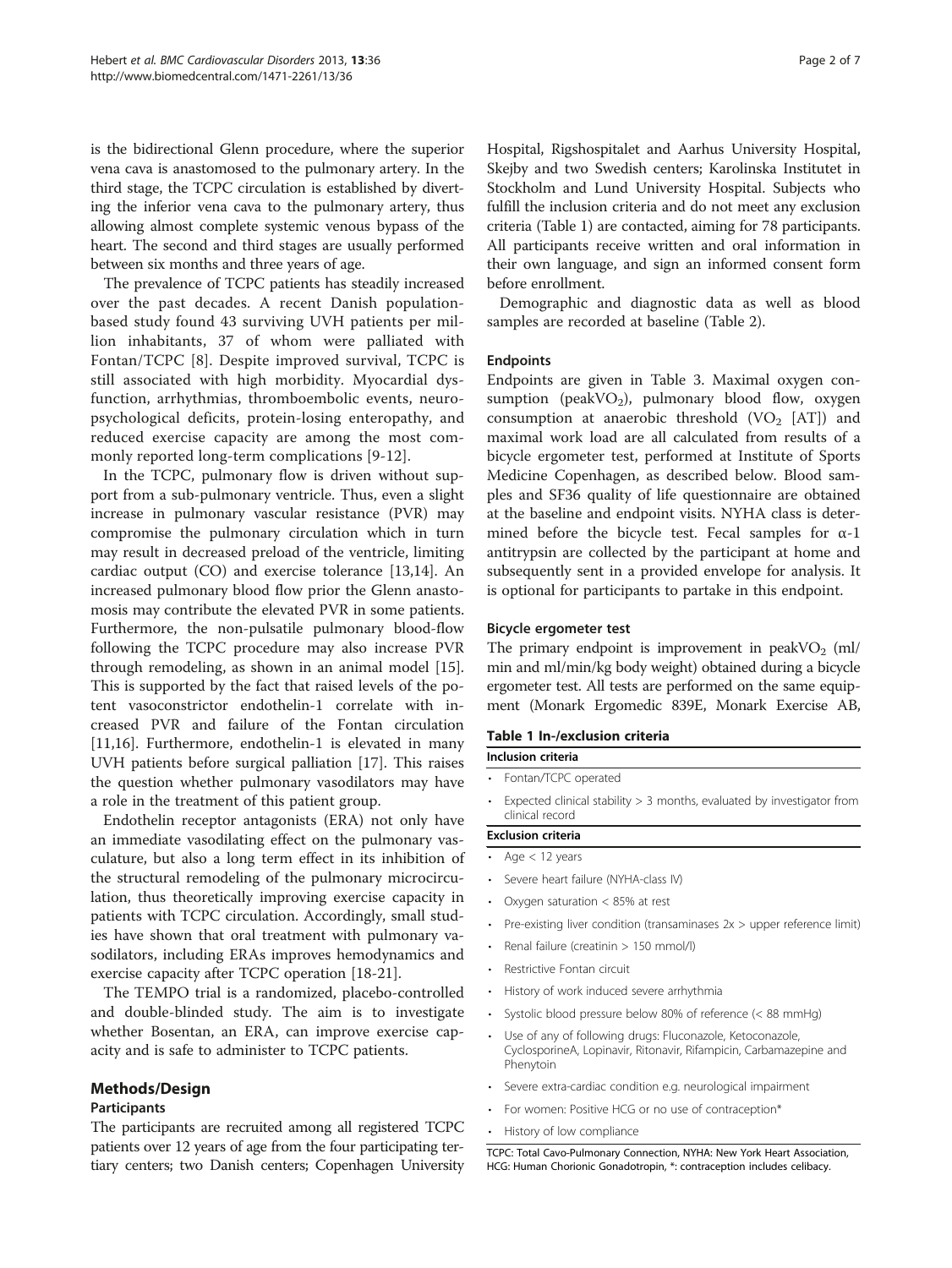<span id="page-2-0"></span>

|  |  |  | Table 2 Baseline data |  |
|--|--|--|-----------------------|--|
|--|--|--|-----------------------|--|

| Demographic and diagnostic    |                      |
|-------------------------------|----------------------|
| Gender                        | Male/female          |
| Age                           | Years                |
| Ventricular anatomy           | Right/left/mixed     |
| Basic diagnosis               |                      |
| Patent fenestration           | Yes/no               |
| Current medication            |                      |
| <b>Blood sample</b>           | Stool sample         |
| Liver enzymes                 | Fecal a1-antitrypsin |
| Albumin                       |                      |
| Protein                       |                      |
| Pro-Brain Natriuretic Peptide |                      |
| C-terminal proendothelin-1    |                      |

Sweden), at the same site and with the same staff present. An individualized incremental protocol is chosen for each patient, with the purpose of reaching maximal effort within 6–12 minutes. All participants start with one to two minutes warm-up. After this, the test protocol starts at either 20 Watt increasing stepwise 20 Watt/min or starting at 25 Watt increasing 25 Watt/min. Before each test the flowmeter and gas analyzer are calibrated. During the test electrocardiography and percutaneous oxygen saturation are measured continuously. The participants wear a mask with a TripleV flow-meter (Erich Jaeger GmbH, Germany) to measure respiration volume, and a tube for breath-bybreath sampling to measure  $O_2$  and  $CO_2$  concentrations via Masterscreen CPX (CareFusion, San Diego, CA, USA). All measures are given as the average over 15 seconds intervals subtracting the highest and lowest value. Pulmonary blood flow is calculated continuously by the test software using the Stringer-Wassermann method [\[22\]](#page-6-0). Only participants without patent fenestration of the TCPC tunnel are considered for this endpoint.

#### Table 3 Endpoints

Primary endpoint

peakVO<sub>2</sub> (ml/min, ml/min/kg body weight)

## Secondary endpoints

- $VO<sub>2</sub> (AT) (ml/min)$
- Maximal load (Watt)
- Pulmonary blood flow (by Stringer-Wassermann method)
- NYHA class
- SF36 quality of life questionnaire
- proBNP (pmol/l)
- Fecal α1-antitrypsin (g/kg)

PeakVO2: maximal oxygen consumption in test, VO<sub>2</sub> (AT): oxygen consumption at anaerobic threshold, NYHA: New York Heart Association, proBNP: pro-Brain Natriuretic Peptide.

The principal investigator is present at all tests to motivate patients to reach maximal effort in both pre- and post-treatment tests. Furthermore, Respiratory Exchange Ratio (RER) is measured, and a value of  $\geq 1.1$  is considered acceptable as an indicator of maximal effort. Patients who are unable to reach RER ≥1.1 in either the pre- or post-treatment test will not be considered in the statistical analysis for the primary endpoint. PeakV $O<sub>2</sub>$  is defined as the 15 second interval with the highest value of  $VO<sub>2</sub>$ .

Anaerobic threshold is defined as the first 15 second interval where the average RER passes the value 1.0 without falling below 1.0 later [\[23](#page-6-0)].

It is considered unnecessary to make the participants undergo a "dummy test" before enrollment since patients in the Scandinavian countries are familiar with bicycles, and exercise testing is frequently used in the clinical follow-up of TCPC patients. Furthermore, this was confirmed in a recent feasibility study where six Danish patients with congenital heart disease and one healthy adolescent were tested twice within six weeks, demonstrating excellent reproducibility, with an intraclass correlation coefficient of 0.99 [\[24\]](#page-6-0).

## Trial design

The trial is a randomized, double-blinded, placebocontrolled clinical trial. Patients with TCPC palliated UVH, are eligible for enrollment. Participants are randomized 1:1 to parallel groups of treatment or placebo (Figure [1](#page-3-0)). The Bosentan dose regimen is the same as used in patients with pulmonary arterial hypertension [[25\]](#page-6-0). Participants receive oral placebo or Bosentan 62.5 mg b.i.d. for two weeks followed by 125 mg b.i.d. for 12 weeks. For patients with a body weight below 35 kg, the dose is halved i.e. 31.25 mg b.i.d. for two weeks and 62.5 mg b.i.d. for 12 weeks.

## Medication/Randomization

At enrollment participants receive a package with four glasses each containing 70 tablets; one with placebo or Bosentan 62.5 mg tablets for the first two weeks, and three with placebo or Bosentan 125 mg for the remaining 12 weeks. The study medication is delivered by Actelion Pharmaceuticals packed, labeled and numbered. The packages are randomized when received by the investigators. Randomization is done via a computerized model, and only the manufacturer knows the randomization status.

At each visit the remaining tablets are counted to control compliance. Patients who take at least 80% of the intended tablets are defined as "per protocol" whereas the rest are counted as "intention to treat".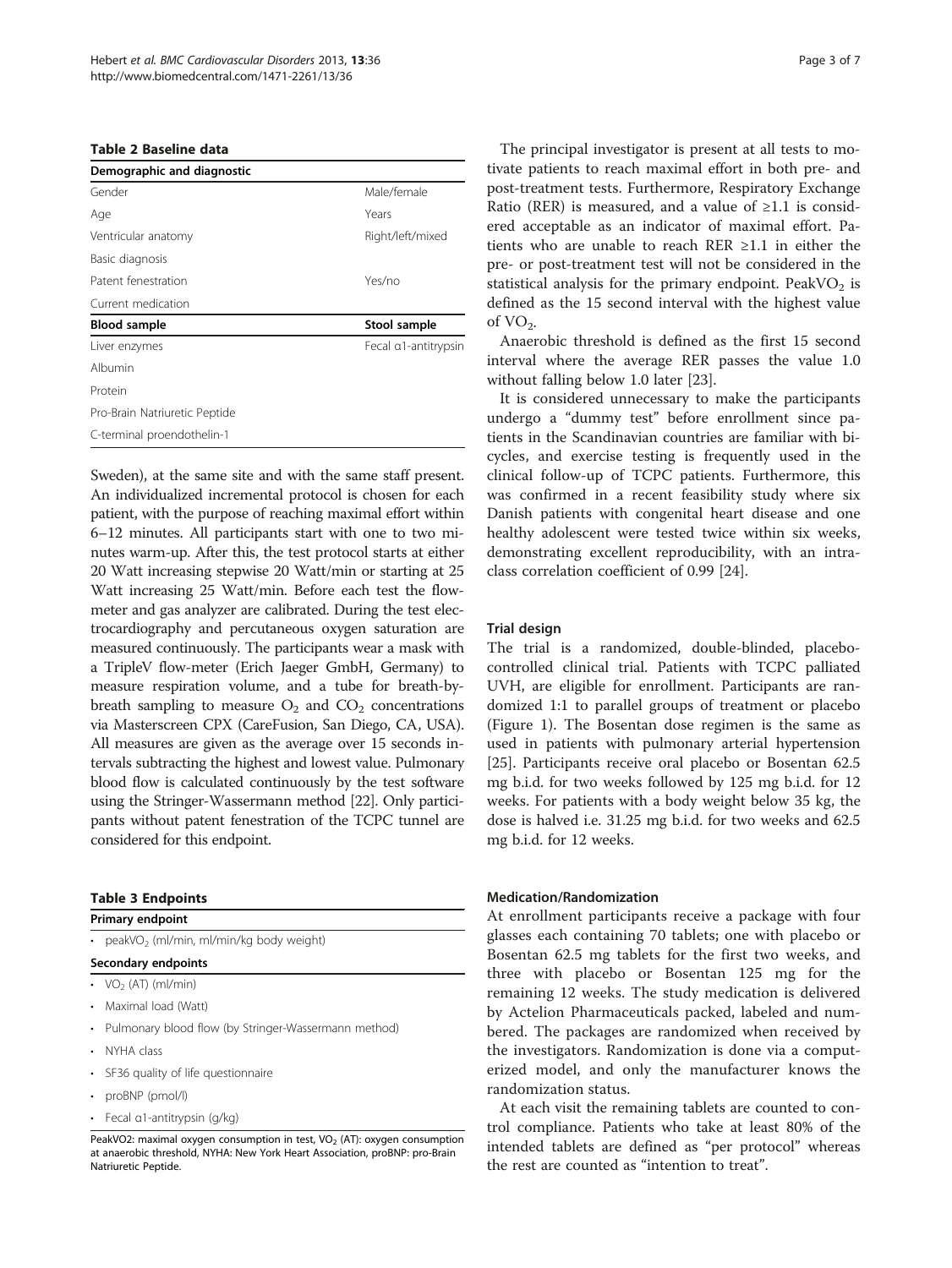<span id="page-3-0"></span>

## Safety/visits

During the study, participants will have a total of five visits (Table 4), three of which are intermediary controls to ensure safety. All tests at the baseline and final visit are performed in Copenhagen, whereas the first intermediary visit after two weeks must take place in one of

the four participating tertiary centers. Control visits may take place at a local hospital or at the general practitioner's office, in case this is more convenient to the participant.

When starting medication at baseline and when increasing the dose after two weeks a special safety measure is taken. Each participant has blood pressure, heart

| <b>Table 4 Visits</b> |  |  |  |  |
|-----------------------|--|--|--|--|
|-----------------------|--|--|--|--|

| Visit/week                                                            | <b>Baseline</b>      | Increase medication Safety visit |                   | Safety visit | Endpoint   |
|-----------------------------------------------------------------------|----------------------|----------------------------------|-------------------|--------------|------------|
| Place                                                                 | Cph                  | Tertiary                         | Local             | Local        | Cph        |
| Time window                                                           | Day 0                | Day 10-18                        | Day 35-49         | Day 63-77    | Day 91-105 |
| Bosentan dose after visit                                             | $62.5$ mg $\times$ 2 |                                  | 125 mg $\times$ 2 |              | None       |
| In-/exclusion criteria, informed consent                              | X                    |                                  |                   |              |            |
| Exercise test, SF36 g.o.l., a1-AT                                     | X                    |                                  |                   |              | X          |
| Blood pressure, heart rate, SAT                                       | X                    | X                                | Χ                 | X            | X          |
| Blood pressure/hypotension control                                    | X                    | Χ                                |                   |              |            |
| Compliance control and adverse effects                                |                      | X                                | X.                | X            | X          |
| CT-proET-1, IgA, IgG, Pro-BNP, albumin, protein, LDH                  | Χ                    |                                  |                   |              | Χ          |
| ALAT, ASAT, bilirubin, creatinine, PCV, Hb, thrombocytes, (women) HCG | Χ                    | X                                | Χ                 | Χ            | X          |

Cph: Copenhagen University Hospital, Rigshospitalet, Tertiary: Any of the four participating tertiary centers, Local: Local hospital including tertiary center or general practitioners office, SF36 q.o.l.: SF36 quality of life questionnaire, α1-AT: fecal α1-antitrypsin, SAT: transcutaneous oxygen saturation, CT-proET-1: C-terminal proendothelin-1, IgA-G: Immunoglobulin A-G, Pro-BNP: Pro-Brain Natriuretic Peptide, LDH: Lactate dehydrogenase, ALAT/ASAT: Alanine-/aspartate aminotransferase, PCV: Packed cell volume/hematocrit, Hb: Hemoglobin, HCG: Human chorionic gonadotropin.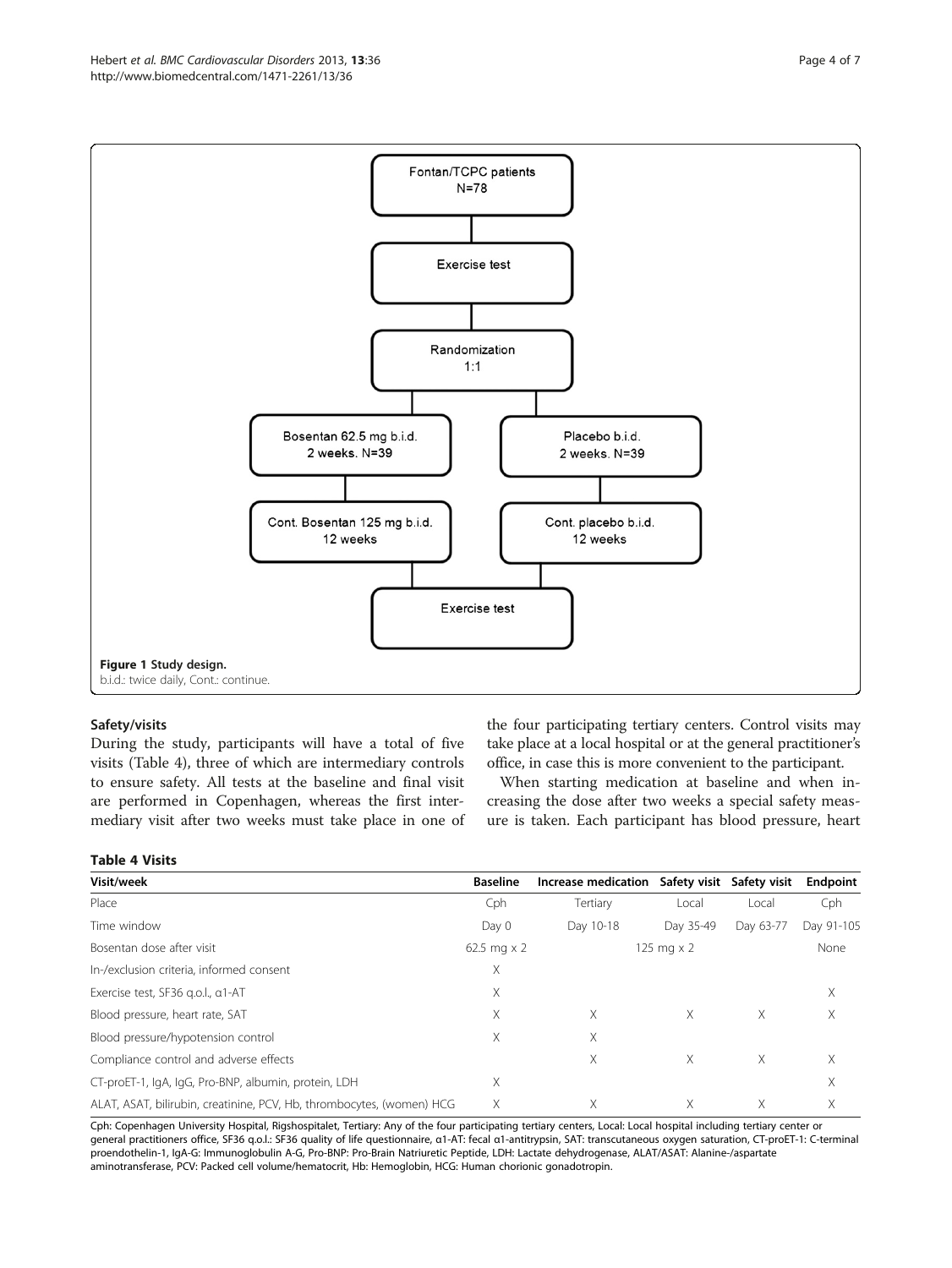rate and percutaneous oxygen saturation measured before the medication is given. Blood pressure is then measured one and two hours after the medication is administered. If symptoms of hypotension and a decrease in systolic blood pressure over 20% are seen, the participant will be evaluated by clinical experts and possibly excluded.

Female participants are advised about contraception methods, and encouraged to contact the study group with any suspicion of pregnancy. At every visit s-hCG is measured.

In case of serious adverse events the medication is stopped and the patient is excluded. Moreover, adverse events (Table 5) lead to exclusion of the study or continuation at a lower dose of medication.

## Sample size calculation

Average peakVO<sub>2</sub> in adult TCPC patients is approximately 20 ml/kg/min [\[10](#page-5-0)]. Assuming that 14 weeks treatment with Bosentan compared to placebo will increase in the primary endpoint peakVO<sub>2</sub> by 20%, an increase of 4 ml/kg/min is expected.

The standard deviation (SD) of a single measurement of maximal  $VO<sub>2</sub>$  in TCPC adults is reported to range from 2.5 to 5.8 ml/kg/min [[10](#page-5-0)[,18](#page-6-0)]. Thus, a weighted mean SD of 4.3 ml/kg/min is used in the calculations in this study.

The intra-patient correlation is assumed to be 0.5, and the required power is 90% at a significance level of 95%. With a paired *t*-test, the number needed in each group is 24. Exclusion due to elevated liver enzymes is expected in 5%, low medication compliance in 15%, whereas drop-outs are expected in 33% of the participants. Thus, 39 patients will be included in each group.

## **Discussion**

Surgical and medical advances in recent decades have improved the survival of children born with UVH; hence, we can expect a higher prevalence and an increasing age of patients palliated with TCPC in the

|  |  |  | <b>Table 5 Safety measures</b> |
|--|--|--|--------------------------------|
|--|--|--|--------------------------------|

| Observation                                      | <b>Action</b>                                   |
|--------------------------------------------------|-------------------------------------------------|
| Systolic blood pressure $< 80$ mmHg              | <b>Fxclusion</b>                                |
| Hemoglobin $< 6.5$ mmol/l                        | <b>Fxclusion</b>                                |
| > 10% decrease in oxygen saturation              | <b>Fxclusion</b>                                |
| > 10% decrease in packed cell volume             | <b>Fxclusion</b>                                |
| > 10% decrease in thrombocytes                   | <b>Exclusion</b>                                |
| Two times increase in bilirubin*                 | <b>Fxclusion</b>                                |
| Liver transaminases 3-5 times<br>reference limit | Continue in study at<br>half dose of medication |
| Liver transaminases > 5 times reference limit    | <b>Fxclusion</b>                                |

\*In patients with bilirubin at baseline within the reference limits an increase to 2 x upper reference limit leads to exclusion; if bilirubin is already over reference limit at baseline, a bilirubin increase to 2 x the baseline value leads to exclusion.

future. When older, impaired exercise capacity may be an important long-term complication in TCPC patients. The TEMPO study hypothesizes that the ERA Bosentan partly may counteract this effect, particularly considering the finding of high plasma levels of endothelin-1 in UVH and TCPC palliated patients.

Current evidence is pointing toward the lack of preload reserve as the most important factor in limiting CO in TCPC patients [\[13,14\]](#page-6-0). In the healthy biventricular individual, the CO is readily increased with a reduction in afterload, augmentation of ventricular contractility or increase in heart rate. The effect of these factors is dependent on an abundant preload reserve, in the absence of which CO increase would suffer. In the Fontan circulation there is limited preload reserve due to the passive pulmonary flow. In a ramp exercise test, an increase in heart rate will reflect positively on CO as long as the preload is kept intact. Since this may not be the fact in a TCPC circulation, any further increase in heart rate will more likely decrease the stroke volume. The lowering of PVR may increase pulmonary blood flow and thereby preload reserve in Fontan patients, and due to this pulmonary vasodilating therapy is interesting as a means to improve the Fontan circulation. The limited preload reserve is most likely to stem from PVR in the "healthy Fontans", but in cases where the Fontan conduit itself is restrictive, lowering the PVR would not be effective. As a consequence, patients with documented restrictive Fontan circuit on prior imaging are excluded from this study.

Pulmonary vasodilation therapy in the form of Sildenafil was previously evaluated in a placebo-controlled trial with TCPC patients both by Giardini et al. [\[18\]](#page-6-0) and Goldberg et al. [\[26](#page-6-0)] showing an increase in peak  $VO<sub>2</sub>$  and ventilatory efficiency, respectively. An open-label study on the effect of ERA in TCPC patients showed no effect on peakVO<sub>2</sub> [\[27](#page-6-0)]; however, the study population was relatively small with only 32 patients finishing with endpoint. Furthermore, the safety of ERA treatment to TCPC patients has recently been evaluated in an openlabel pilot study [[28\]](#page-6-0). Thus, the TEMPO-study is the first randomized, placebo-controlled study to evaluate the safety and effect of ERA on peakVO<sub>2</sub> in a TCPC population.

The primary endpoint of this trial is peak  $VO<sub>2</sub>$ ; a test that is notoriously difficult to reproduce reliably, partly due to the fact that tests are often performed on different equipment, with different staff present, and with different levels of motivation. The quality of the primary endpoint data is of utmost importance, and testing all patients at the same location, with the same equipment and staff should secure the highest level of inter-test reliability.

In order to get a better understanding of the effect or lack of effect of ERA on the Fontan circulation, this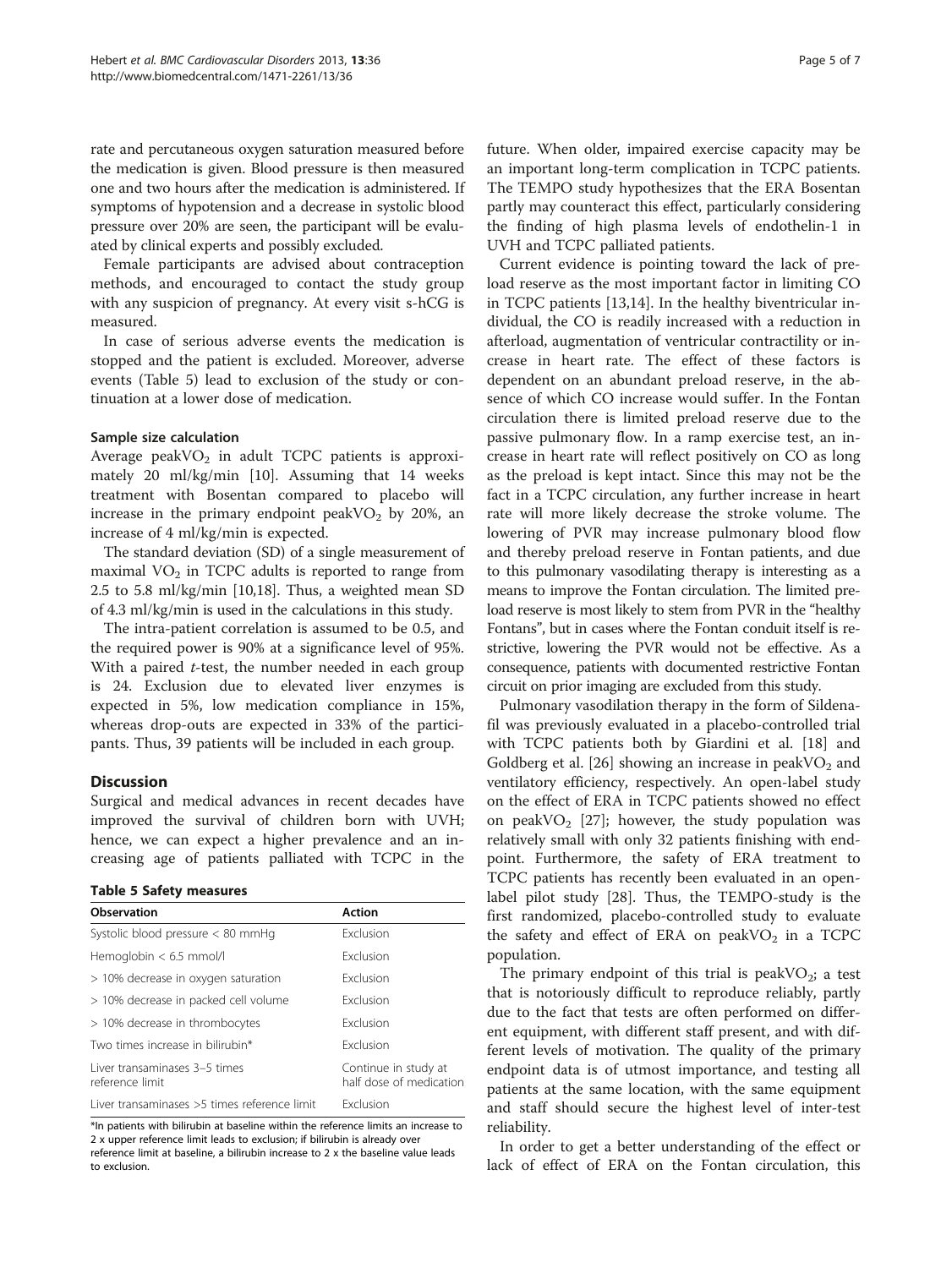<span id="page-5-0"></span>study uses the non-invasive estimate of CO during exercise proposed by Wassermann et al. [[22\]](#page-6-0). Though proven very reliable in healthy individuals as well as in patients with chronic heart failure [[29,30\]](#page-6-0), this method has to the investigators' knowledge not yet been validated in Fontan patients. However, considering the nature of the method it is quite sane to assume that it will be as accurate and precise in Fontan patients as it is in chronic heart failure and healthy individuals.

The method is based on the fact that the difference in blood  $O_2$  content from arterial to mixed venous  $(C[a-vDO<sub>2</sub>])$  develops linearly in relation to change in oxygen consumption  $(VO<sub>2</sub>)$  from rest  $(0%)$  to maximum uptake (100%) by the following regression line:

$$
C(a-vD_{\mathrm{O}_2})=5.72+0.105*\%\dot{V}_{\mathrm{O}_{2\,max}}; \ \mathrm{r}=0.94
$$

 $VO<sub>2</sub>$  is measured continuously, so CO can be calculated using the direct Fick method:

$$
CO = \frac{\dot{V}O_2}{C(a - vD_{O_2})}
$$

In Fontan patients without significant shunts, virtually all the blood passes through the pulmonary circulation, as is the case in a biventricular circulation without shunts. None of the assumptions of the method are violated in the Fontan circulation without shunts.

## Ethical considerations

The Danish Ethics Committee, the Danish Medicines Agency, and the Danish Board for Data Protection approve the study. The Swedish Ethics Committee are informed about the study, and agree with the Danish Committee without making a separate approval, as all the endpoint tests are done in Denmark and the medicine is delivered to the patients in Denmark. This means that the study takes place in Denmark only, but with Swedish patients participating under the Danish laws of patient rights and under Danish insurance.

## Monitoring

The study complies with the standards of Good Clinical Practice ICH-GCP. The GCP unit of Copenhagen monitors all aspects of the study according to the guidelines of ICH-GCP including initiation visit, planned intermediary control visits and end-of-study visit. Furthermore they can make visits unannounced if need be.

## Abbreviations

UVH: Univentricular heart; TCPC: Total cavo-pulmonary connection; PVR: Pulmonary vascular resistance; CO: Cardiac output; ERA: Endothelin receptor antagonist; VO<sub>2</sub>: Oxygen consumption; AT: Anaerobic threshold; NYHA: New York Heart Association; RER: Respiratory exchange ratio; b.i.d.: Bis in die (twice daily); s-hCG: Serum human chorionic gonadotropin; SD: Standard deviation.

#### Competing interests

Actelion Pharmaceuticals has produced and provided the study medication and also supports the trial with an unrestricted grant. None of the authors have any interest in Actelion Pharmaceuticals. Actelion Pharmaceuticals neither has any ownership over the obtained data, nor any involvement in data processing or writing of the final report.

#### Authors' contribution

AH: Wrote the protocol, contacted eligible participants, conducted interviews and tests of all participants at baseline and endpoint and did the statistical analyses. Also wrote the manuscript. ASJ: Helped writing the protocol and articles and has provided academic support. LI: Helped by providing contact information and baseline characteristics in all eligible patients from Denmark and has provided academic support. KS: Helped recruiting participants and conducted the intermediary visits in all participants from West Denmark. LS: Conceived of the study, and participated in its design and coordination and helped to draft the protocol and manuscript. All authors read and approved the final manuscript.

#### Acknowledgements

The authors wish to thank the following:

Institute of Sports Medicine in Copenhagen for their support in exercise testing. The Good Clinical Practice unit of Copenhagen for their help with monitoring all phases of the study.

Physicians and nurses in Copenhagen University Hospital, Rigshospitalet; Aarhus University Hospital, Skejby; Karolinska Institutet in Stockholm and Lund University Hospital who have been an invaluable help in recruiting patients as well as arranging and carrying out control visits.

#### Author details

<sup>1</sup>Department of Cardiology, dep. 2014, Copenhagen University Hospital Rigshospitalet, Blegdamsvej 9, 2100, Copenhagen, Denmark. <sup>2</sup>Department of Cardiology, Aarhus University Hospital, Skejby, Brendstrupgaardsvej 100, 8200, Aarhus N, Denmark.

## Received: 28 November 2012 Accepted: 2 May 2013 Published: 11 May 2013

#### References

- Samánek M: Children with congenital heart disease: probability of natural survival. Pediatr Cardiol 1992, 13:152-158.
- 2. Fontan F, Baudet E: Surgical repair of tricuspid atresia. Thorax 1971, 26:240–248.
- 3. De Leval MR: The Fontan circulation: a challenge to William Harvey? Nat Clin Pract Cardiovasc Med 2005, 2:202–208.
- 4. Gewillig M: The Fontan circulation. Heart 2005, 91:839–846.
- 5. Hosein RBM, Clarke AJB, McGuirk SP, Griselli M, Stumper O, De Giovanni JV, Barron DJ, Brawn WJ: Factors influencing early and late outcome following the Fontan procedure in the current era. The [`]Two Commandments'? Eur J Cardio-Thoracic Surg 2007, 31:344–353.
- 6. Ono M, Boethig D, Goerler H, Lange M, Westhoff-Bleck M, Breymann T: Clinical outcome of patients 20 years after Fontan operation–effect of fenestration on late morbidity. Eur J Cardiothorac Surg 2006, 30:923–929.
- 7. McGuirk SP, Winlaw DS, Langley SM, Stumper OF, De Giovanni JV, Wright JG, Brawn WJ, Barron DJ: The impact of ventricular morphology on midterm outcome following completion total cavopulmonary connection. Eur J Cardiothorac Surg 2003, 24:37–46.
- 8. Idorn L, Olsen M, Jensen AS, Juul K, Reimers JI, Sørensen K, Johnsen SP, Søndergaard L: Univentricular hearts in Denmark 1977 to 2009: Incidence and survival. Int J Cardiol 2012. [Epub]
- 9. Ostrow AM, Freeze H, Rychik J: Protein-losing enteropathy after fontan operation: investigations into possible pathophysiologic mechanisms. Ann Thorac Surg 2006, 82:695–700.
- 10. Diller G-P, Dimopoulos K, Okonko D, Li W, Babu-Narayan SV, Broberg CS, Johansson B, Bouzas B, Mullen MJ, Poole-Wilson PA, Francis DP, Gatzoulis MA: Exercise Intolerance in Adult Congenital Heart Disease: Comparative Severity, Correlates, and Prognostic Implication. Circulation 2005, 112:828–835.